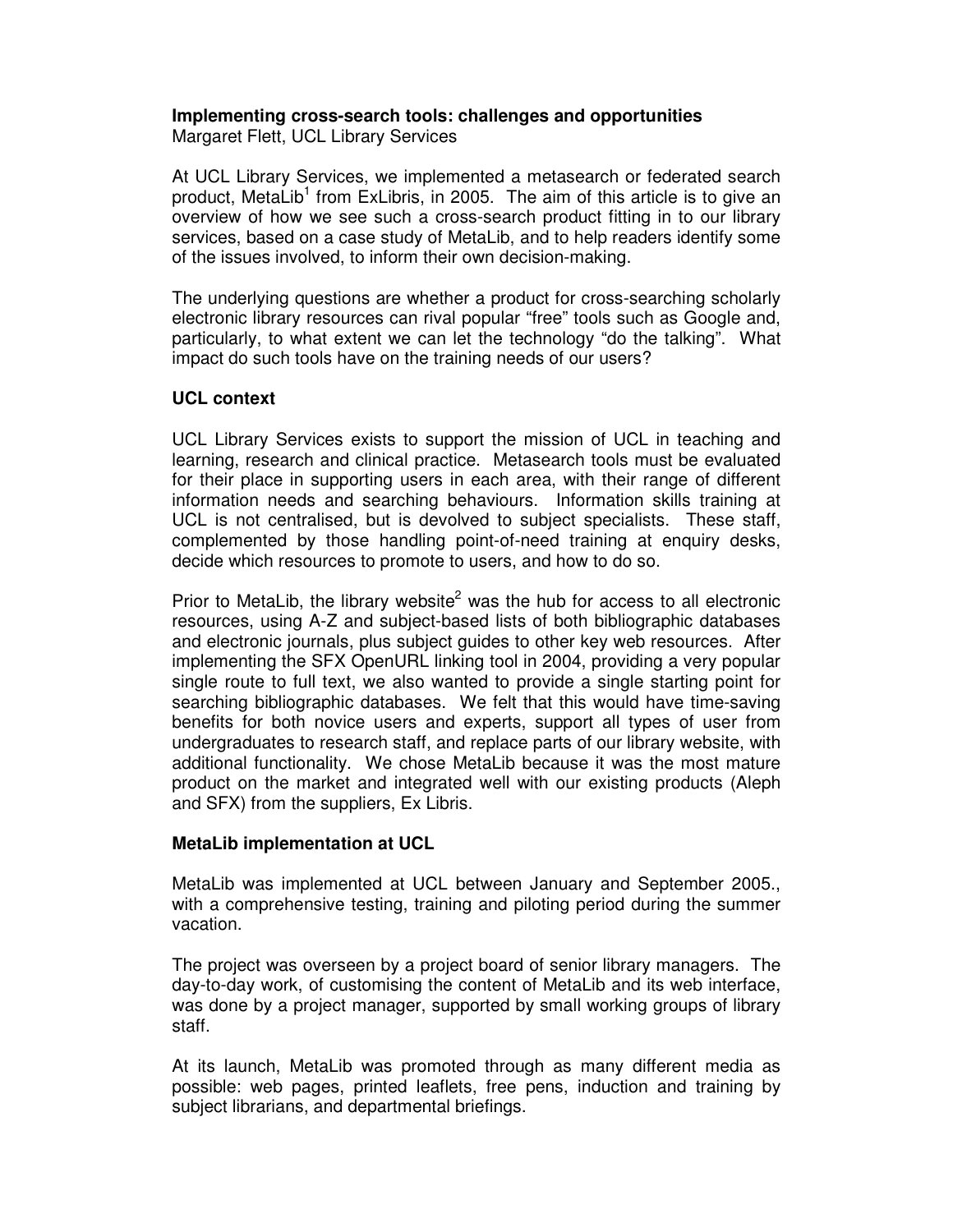## **Features of MetaLib at UCL**

During the implementation phase, several usability decisions had to be made, including the following:

#### Login encouraged

We encourage upfront login to MetaLib, with the standard UCL login, which includes simultaneous AthensDA and EZProxy login. This ensures full searching access for offsite users, and access to the personalisation features of MetaLib. Although the MetaLib software can be configured to allow users to start as a "guest" and then log in at any point, if necessary, we felt that it would be more confusing for people to learn when and how to log in.

#### CrossSearch shown as first screen

Our users enter MetaLib at the CrossSearch module, as we felt this was the main selling point of MetaLib. We opted not to offer MetaLib's QuickSearch module, which allows "Google-style" searches of pre-determined sets of resources. The advice of the project team was that users should be encouraged to choose which resources to search, rather than being shoehorned into a "lowest common denominator" set.

## MetaLib vs A-Z website lists

To smooth the transition for users, we did not immediately replace the existing A-Z and subject lists of resources on the library website, but eventually we did introduce deep links into MetaLib<sup>3</sup>. This eliminated duplication of effort in maintaining the lists, and helped users find their way into MetaLib.

#### A-Z e-journals not provided via MetaLib

We have not yet activated the e-journals module in MetaLib. We are still maintaining the database which underlies our website A-Z e-journals list, because this database contains licence information. In the longer term, including lists of individual e-journals alongside other electronic resources in MetaLib would seem logical, and some pilot users made this recommendation.

## **Challenges**

Our experience of MetaLib has definitely been mixed. Some of the problems, in brief, are as follows:

#### MetaLib has a significant learning curve

MetaLib is not like Google. Google gives simple and effective search of the resources it covers. MetaLib gives rewards if you take time to learn it and its limitations.

#### Technical limitations of MetaLib

MetaLib is limited in terms of database compatibility, search features, search speed, and size of results set. MetaLib's search syntax is opaque, and much more complicated than Google's.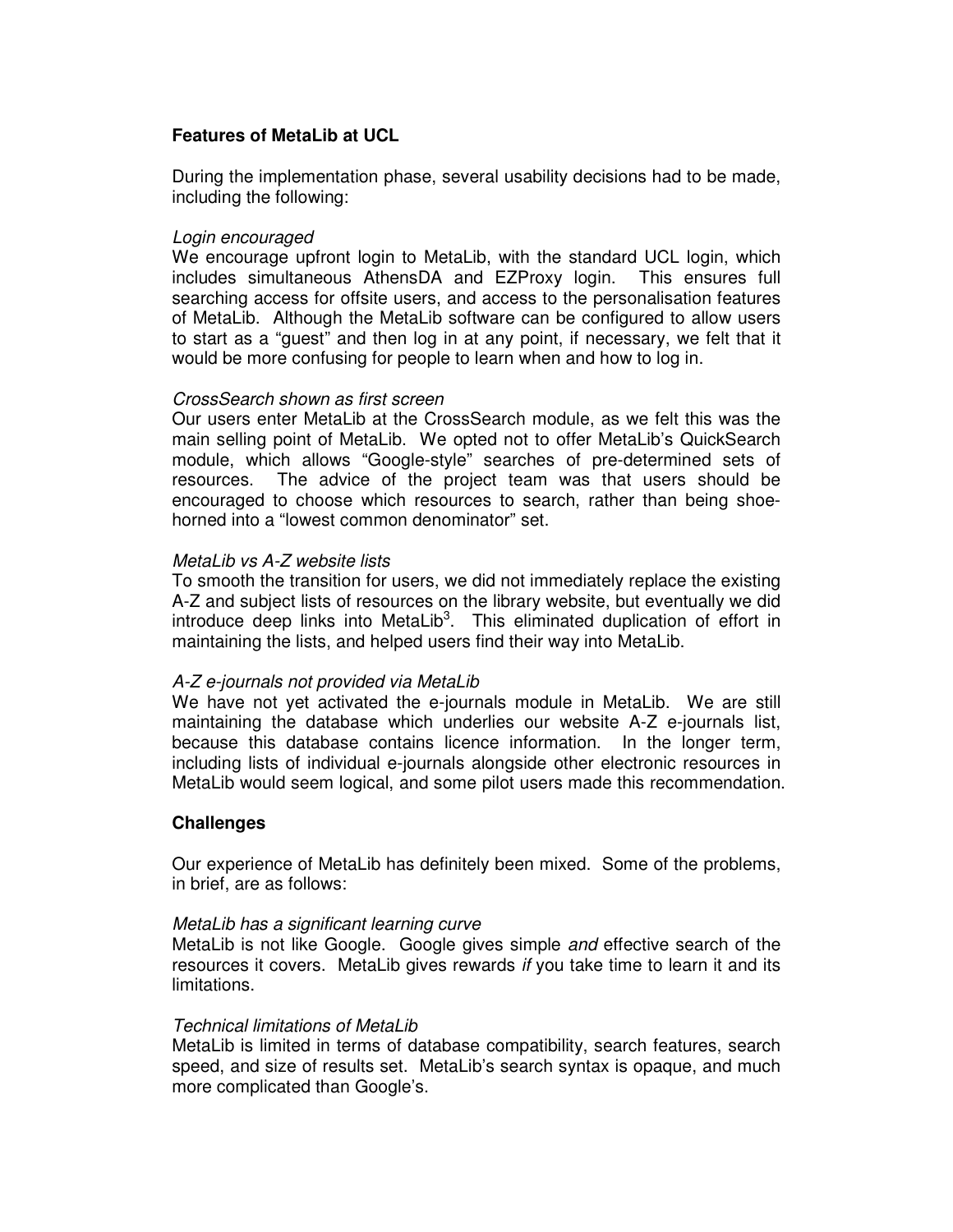#### Training methods

MetaLib's benefits are very subject-specific, requiring subject-specific training. For example, cross-search works well for inter-disciplinary subjects, but much less well for biomedical users, who require complex, exhaustive searches. It has also been hard to determine whether to promote MetaLib to novice users or experts. It has benefits for both groups, but also limitations.

#### **Customisability**

Buying a third-party product always limits usability changes. In addition to functionality which customers cannot change, it is also inadvisable to make too many interface changes, to avoid unwanted side-effects and maintenance overheads.

#### Evaluation

We are conscious at UCL of a need to do some research into user behaviours, preferences and feedback, in order to market MetaLib more accurately.

#### **Opportunities**

There have, however, been service gains from implementing MetaLib:

#### Resource discovery

Anecdotal feedback suggests that users have discovered some subject resources for the first time because of MetaLib.

#### Single starting point

MetaLib can be offered as a single starting point for the user looking for information on a topic. Particularly in a quick enquiry desk encounter, it is easier to get a user started with cross-search than with a website list.

#### Inter-disciplinary searching

As mentioned above, users whose research crosses disciplines are pleased to save time by cross-searching. MetaLib allows users to create their own sets of resources, not just select from discrete subject listings.

#### Link generator

We have created a simple tool<sup>4</sup> to enable lecturers to generate a link to a subject list of resources in MetaLib, for inclusion in a VLE or other course webpage.

#### Export to citation managers

Users have appreciated the ability to export references into Reference Manager or EndNote from a wide range of resources at once.

#### **Conclusions**

#### Both technology and training are needed

It has been abundantly clear that the technology offered by MetaLib (and other current metasearch products) cannot substitute for training. MetaLib offers a valuable new service, but most users will still need training.